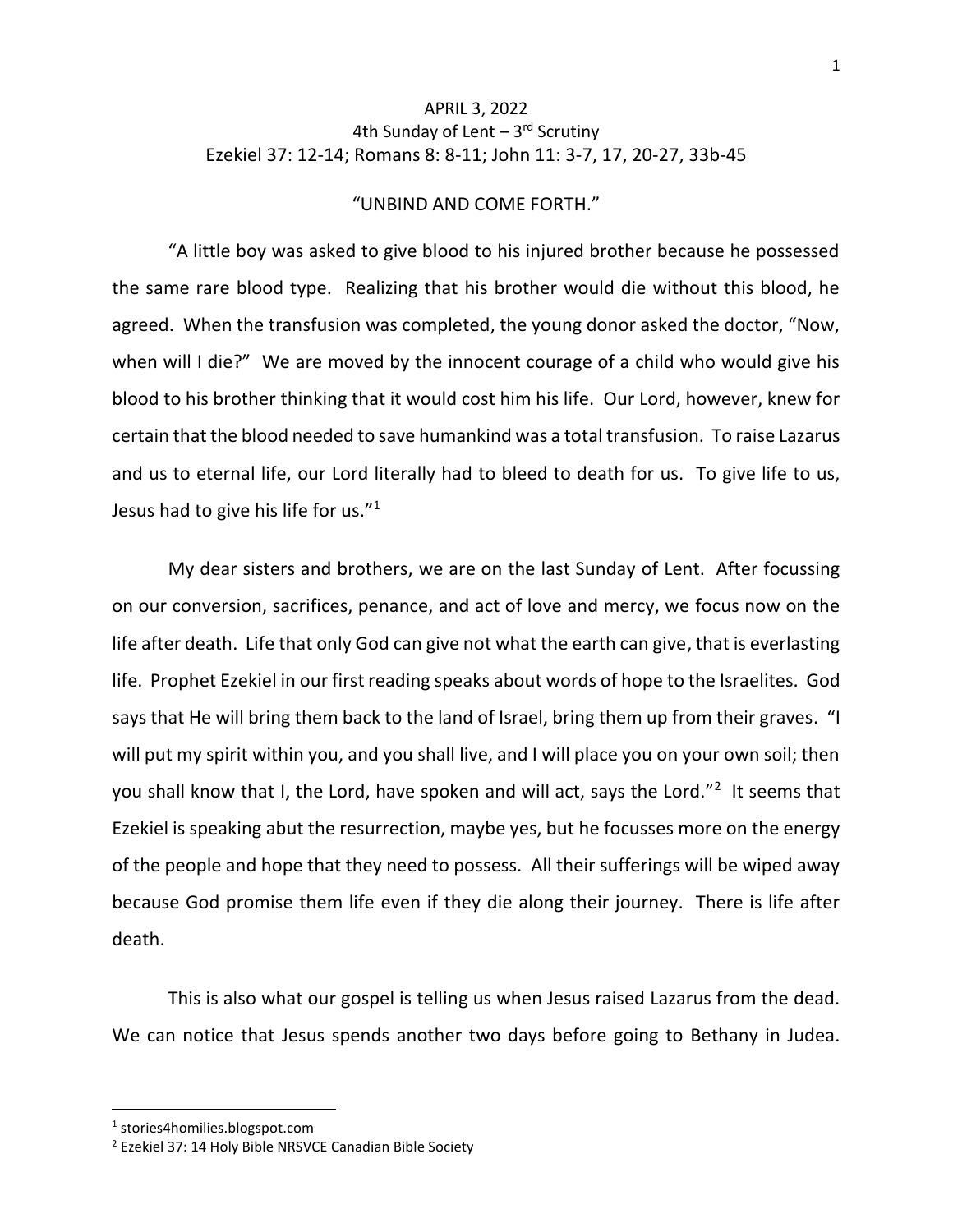What is His purpose? He said: "This illness does not lead to death; rather it is for God's glory, so that the Son of God may be glorified through it."<sup>3</sup> We can see here why God sometimes 'silent' in our prayers, it seems 'doing nothing' in what is happening to us during this pandemic, war and conflict around the world, and why leaders who does not care of the effect of war 'not punished' by God. Jesus stayed for two days before going to Bethany so that the glory of God be revealed. He has its own plan and purpose. Maybe we do not understand why bad things happen to good people, why there is pandemic and war, but God has its own way of telling us His message, His purpose, and His plan. Wait, have faith and see, God has plan for you. Do not be afraid, He will end all of this. This is His assurance so witness in the raising of Lazarus. He will give us life forever.

Jesus raised Lazarus and the glory and power of God was uncovered, revealed, and manifested. Martha and Mary, sisters of Lazarus expressed their belief in Jesus, the required attitude for Jesus to show mercy and love, life after death. "In Jesus we see the care and concern of our God for all who suffer. St. John wrote his gospel for the Greeks, who believed that God was unmoved by the human condition. John paints a different portrait of a God who does not look upon the world apathetically but is constantly involved in it and interacts with it. The death of Lazarus does not mean that it is too late for Jesus to be his life. When Jesus reached the tomb, he asks that the stone covering the tomb be taken away. For Jesus time, like death itself, is no barrier: 'If you believe, you will see the glory of God.' Before Jesus works the miracle, He prays, He has full trust that His Father will listen to him. In a loud voice, Jesus calls: 'Lazarus come forth!' The miracle is that hearing the voice of the Son of God, Lazarus lives again." 4

My brothers and sisters, every time we hear the words of God in the Sacred Scriptures, in the readings, in the gospel proclaimed, are we move by it? Are we change by it to make us better and live it?

<sup>&</sup>lt;sup>3</sup> John 11: 4 Holy Bible NRSVCE Canadian Bible Society

<sup>4</sup> stories4homilies.blogspot.com